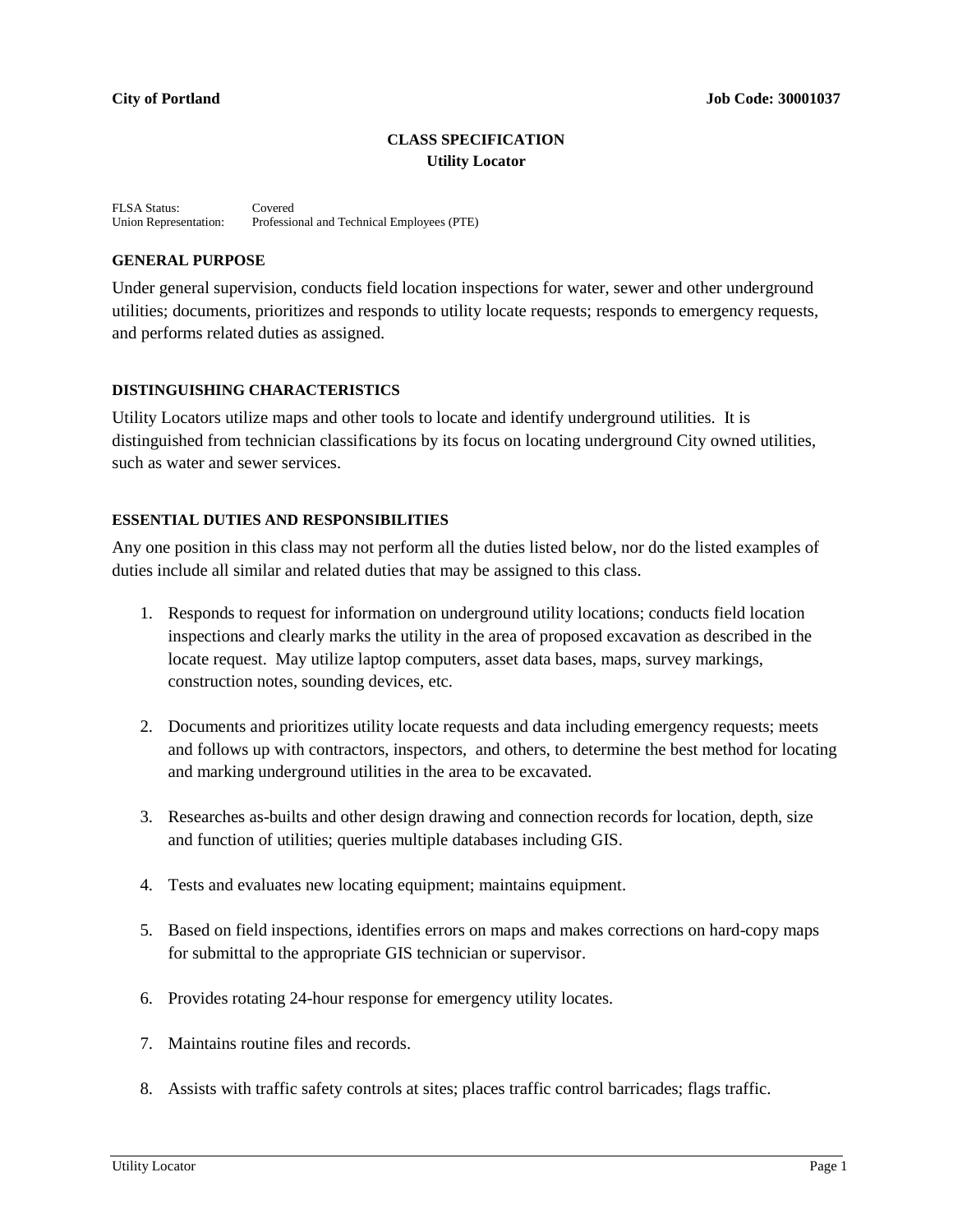- 9. Includes frequent customer service through telephone callbacks, requested site meets, and responding to citizen inquiries while completing locate requests in the field.
- 10. Performs related duties as assigned.

## **MINIMUM QUALIFICATIONS**

#### **Knowledge of:**

- 1. Basic engineering and construction terminology, practices and procedures.
- 2. Basic design and maintenance practices of sewer collection, water distribution or other underground utility systems.
- 3. Basic computer skills including various mapping and asset management databases.
- 4. Basic emergency response techniques.
- 5. City geography and street locations.

### **Ability to:**

- 1. Learn and use safe working practices including safe and effective use of tools and equipment.
- 2. Understand and follow written and oral instructions; work under general supervision; work effectively as a team or as independently work effectively with co-workers in a diverse workforce.
- 3. Establish and maintain effective working relationships with bureau management and staff, contractors and others encountered in the course of work.
- 4. Interpret and explain both orally and in writing technical information to the public, specifically City Codes, policies, procedures and regulations.
- 5. Search and obtain information from such documents as engineering or architectural drawings, regulations, reports, application forms, manuals, property records, plans, specifications and various kinds of maps, graphs and construction plans.
- 6. Use safety precautions when driving or working at field sites.
- 7. Perform measurements and arithmetic computations including multiplication, division, fractions, decimals and conversions.
- 8. Negotiate rough terrain, lift up to 60 pounds and work outdoors in all weather conditions.